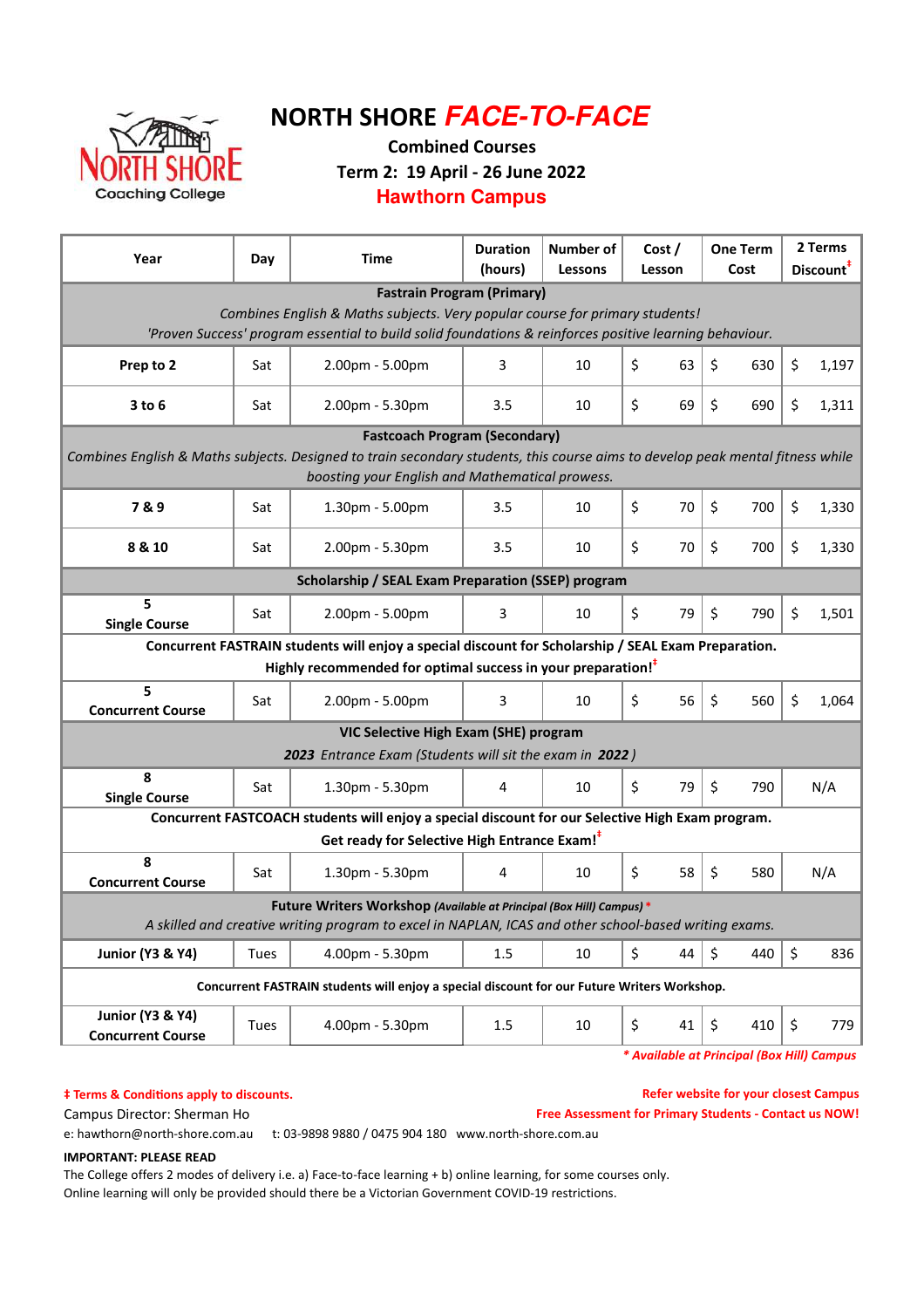

### NORTH SHORE **FACE-TO-FACE** Single Subjects Term 2: 19 April - 26 June 2022 **Hawthorn Campus**

#### Year Subject Day Time Duration (Hours) Number of Lessons Cost / Lesson One Term Cost 2 Terms **Discount** ‡  $10 \mid 5 \mid 49$ Primary (Prep to Year 6) English | Sat Sat **Prep to 2**  $\begin{array}{|c|c|c|c|c|c|}\n\hline\n\text{Prepto 2} & \begin{array}{|c|c|c|c|c|}\n\hline\n\text{Prepto 3} & \begin{array}{|c|c|c|c|}\n\hline\n\text{S} & \begin{array}{|c|c|c|c|}\n\hline\n\text{S} & \begin{array}{|c|c|c|}\n\hline\n\text{S} & \begin{array}{|c|c|c|}\n\hline\n\text{S} & \begin{array}{|c|c|c|}\n\hline\n\text{S} & \begin{array}{|c|c|c|}\n\hline\n$ Maths / General Ability 1.5 3.00pm - 5.00pm 2.00pm - 3.30pm 9 **Maths**  $\vert$  Sat | 1.30pm - 3.30pm | 2 English Maths / Science (8 only) 8 & 10 **English** | Sat | 2.00pm - 3.30pm | 1.5 Sat Sat 2 Sat Sat 3.30pm - 5.00pm 2.00pm - 3.30pm **English** | Sat | 3.30pm - 5.30pm | 2 | 10 1.5 | 10 | \$ 51 | \$ 510 | \$ 969  $$ 1,045$ Includes bonus material - Selective High Trial Exams for English & Maths! English Maths / Science 10  $1.5$  10 Sat Sat Secondary (Year 7 to 10) Sat \$ 55 3 to 6 Maths / General Ability  $$ 510$ \$ 560 \$ 550 \$ 56  $$51$   $$51$ 7 3.30pm - 5.00pm 1.30pm - 3.30pm  $$ 1,064$  $\begin{array}{cc} \text{5} & 51 \end{array}$   $\begin{array}{cc} \text{5} & 510 \end{array}$   $\begin{array}{cc} \text{5} & 969 \end{array}$  $$56$   $$56$  $$ 1,064$ \$ 969 \$ 969  $$560$   $$1.064$ \$ 510 \$ 51  $1.5$  10 3.30pm - 5.30pm 10 10  $\overline{2}$  $$ 51$  $10 \mid 5 \mid 56$ 10 Sat

#### $†$  Terms & Conditions apply to discounts.

#### Refer website for your closest Campus

Free Assessment for Primary Students - Contact us NOW!

Campus Director: Sherman Ho

e: hawthorn@north-shore.com.au t: 03-9898 9880 / 0475 904 180 www.north-shore.com.au

#### IMPORTANT: PLEASE READ

The College offers 2 modes of delivery i.e. a) Face-to-face learning + b) online learning, for some courses only. Online learning will only be provided should there be a Victorian Government COVID-19 restrictions.